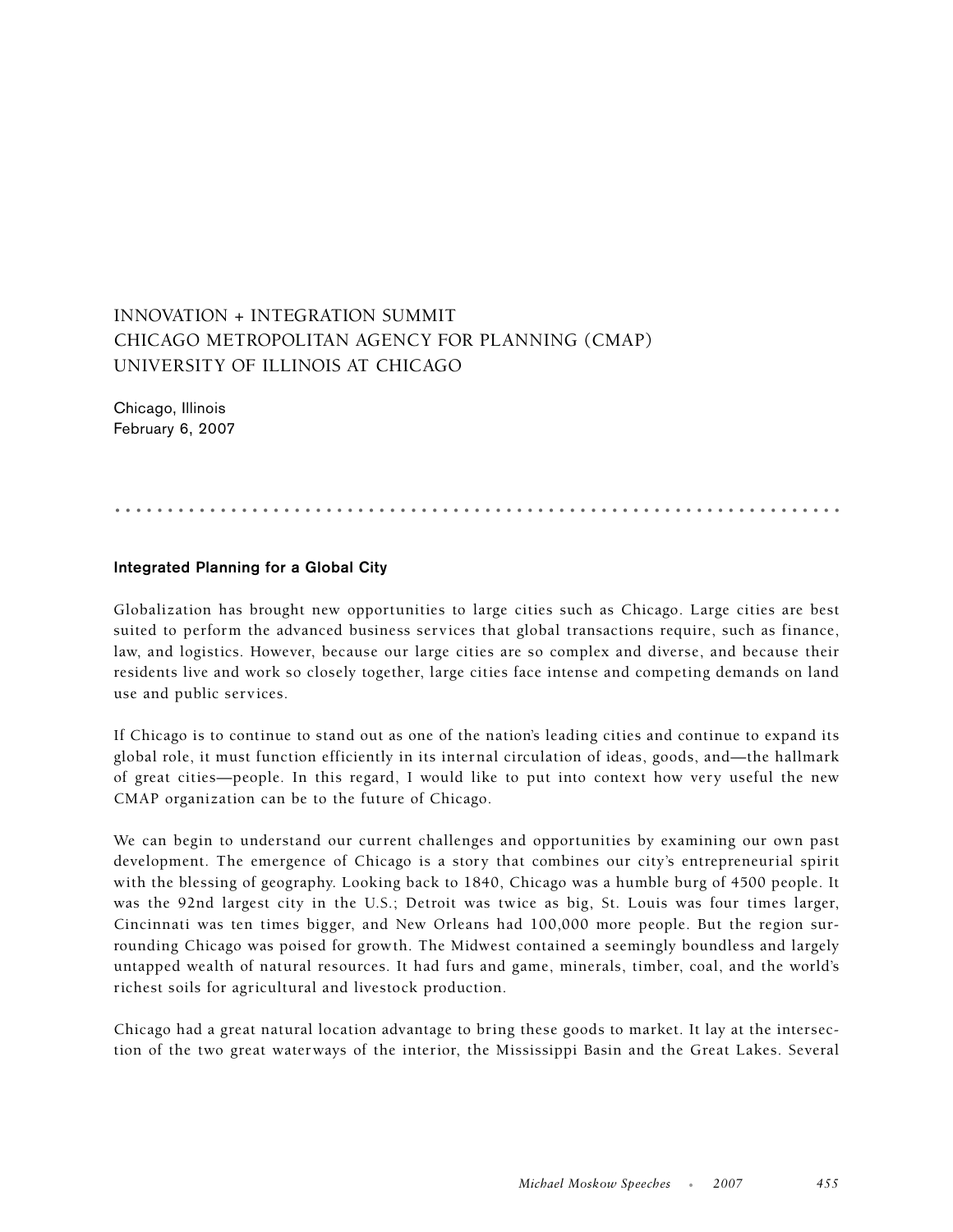bold infrastructure initiatives shaped Chicago into the primary vehicle for using the waterways to gather and distribute these commodities. Local projects included opening the harbor mouth of the Chicago River and building the Illinois and Michigan Canal, which linked Chicago to the Mississippi Valley, St. Louis, New Orleans, and the Gulf of Mexico. The construction of the Erie Canal linked Chicago to New York City and the East via the Great Lakes.

Later, as rail supplanted water as the primary transportation method, Chicago-area entrepreneurs funneled the nation's railroad system through the city. This solidified Chicago's position as the primary nexus of midcontinental commodity grading, processing, and transshipment.

As the center point of commodity transshipment, Chicago had obvious and abundant opportunities to "make the markets" in these same commodities and to serve as the headquarters for the emergent companies who were trading, financing, and distributing these goods. Chicago's businessmen capitalized on these opportunities by adapting such innovations as grain elevators and refrigerated freight cars to transport dressed beef to eastern markets. Notably, the city's leaders also advanced public and quasi-public institutions, including membership commodity exchanges, wholesale goods exchanges, trade shows, a world's fair, and permanent merchandise showcase facilities.

Not only could the city move materials in and ship products out, it also could move its residents to work sites. These abilities combined to make Chicago a great manufacturing powerhouse. Chicago's early-20th-century legacy of industries—including steel, meatpacking, clothing, food processing, and machinery—all derived from the city's transportation advantages and location. Both the material- and people-moving requirements of these industries were enormous. Manufacturing operations then were not the sparsely manned operations that we know today. Large numbers of workers were necessary to move and transform material. By 1890, Chicago had welcomed more than a million people into its borders, making it the second-largest city in the country. While the city was relatively efficient at moving all of these people to their jobs and moving all of the goods they produced, the tasks were never easy, and they often resulted in severe strains on the transportation infrastructure and rights of way.

In other words, from an urban-planning and growth-management perspective, many of the planning and public-service challenges and conflicts of today were already evident early on. The city's transportation network ran through land that was scarce, often swampy, and sometimes disease plagued. And the network was perpetually congested funneling commodities through the city in all directions.

At the same time, Chicago's commercial district soon housed one of the world's primary office centers, where office workers shared and transmitted business information face-to-face and met together in newly invented skyscraper buildings to discuss and sometimes agree on business and financial deals. And so, office workers commuted over or across the same roads and rights-of-way as freight. Here, innovations such as the elevated rail transit system as well as much planning and public discussion were needed to bring workers from their residences to downtown.

In looking back on this era, we tend to celebrate Chicago's planning achievements. But at the same time, it is also widely recognized that Chicago was a place ill-prepared to house and serve its inmigration of workers, many of whom were undereducated and, somewhat akin to today, spoke different languages. So too, freight transportation bottlenecks and inefficiencies, and ultimately lost opportunities, were no less prominent. Rapid economic growth in the Midwest and nation at large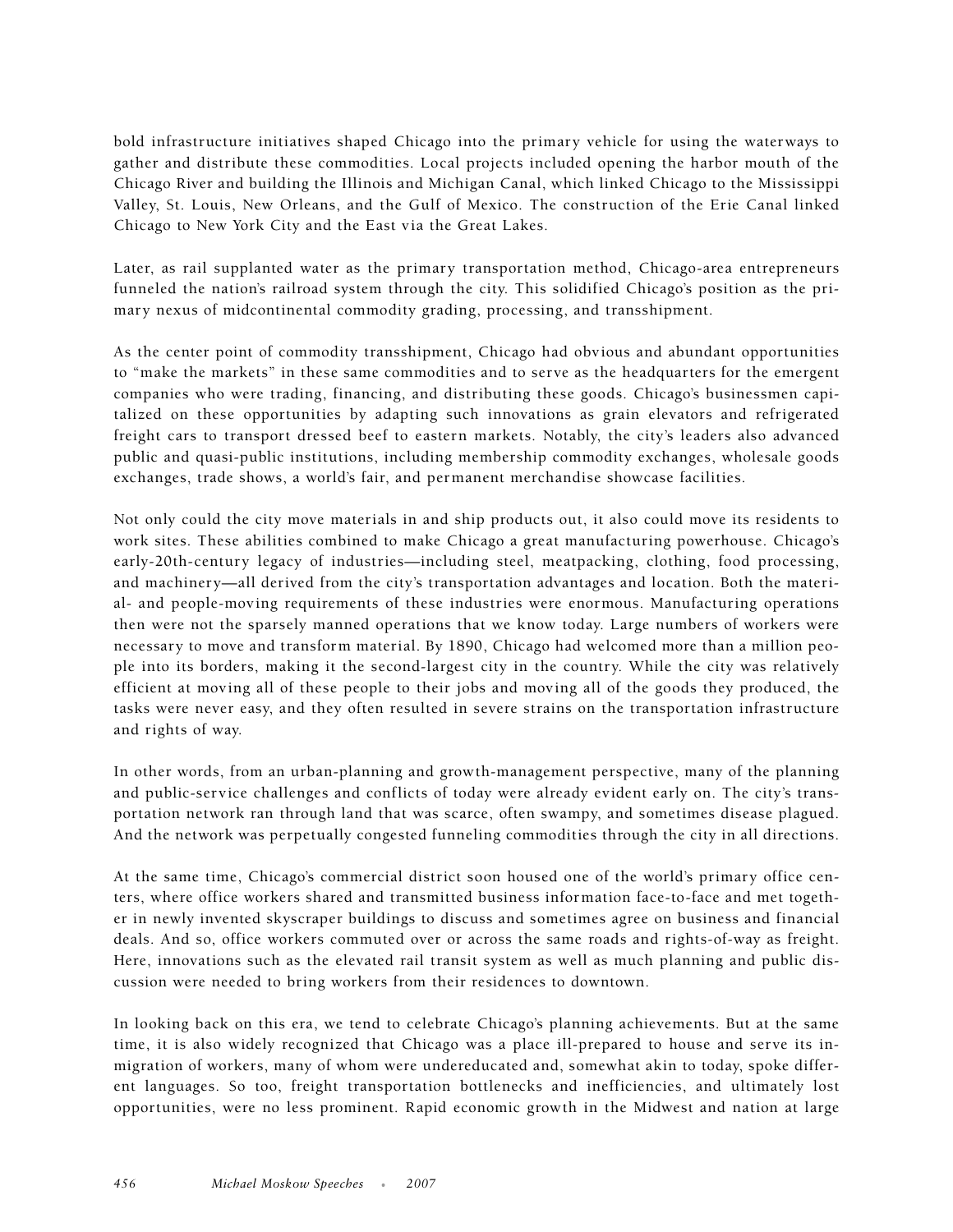helped Chicago cover up mistakes and lost opportunities, but the slowing of growth brings them to the fore.

In looking at today's Chicagoland economy, it seems clear that we are in no position to let opportunities slip by for want of foresight and regionwide initiative. The strong growth environment of the 19th and early-20th century is no longer in force to paper over public-policy mistakes. And in an information-based economy where natural and manmade borders are seemingly insignificant, Chicago can't rely on its location to help attract businesses. As a result, the nature of our planning must be more creative and less reactive than in the past.

Over the past 40 years or more, Chicago's performance has been lagging in relation to surging cities in the South and West, especially metropolitan areas of the Sunbelt and Pacific Northwest. Chicago has surrendered its second-city status to Los Angeles. And while Chicago-area personal incomes have been rising along with the national standard of living, Chicago's relative standard of living has been slipping in comparison to the national average. In 1970, per capita income in Chicago was 20 percent higher than the national average; now it's only 11 percent higher.

Chicago's past public policies are not the primary driver for its failure to keep up with these regions, though I think that we could all find some fault in some instances. In particular, as the Chicago Fed concluded in 1997 in our assessment of the Midwest economy, there is no greater determinant of regional growth and prosperity than the education and skills of its people and workforce. Yet today in Chicago and around the Midwest, policy makers still struggle to improve educational outcomes for many inner-city children who are ill-equipped to move into the workforce or on to higher education.

But the lagging economic performance of the Chicago metropolitan area also largely reflects structural shifts in the nation's economy and in its broad economic geography. The Midwest's natural resources as we knew them were superseded or depleted. In addition, while technological changes fostered rapid growth in the region's capacity to produce both manufactured goods and agricultural crops, technological progress has also meant significant labor savings and relatively less growth in demand for midwestern and Chicago production workers. To be sure, falling prices for midwestern goods have helped lift standards of living for American households. But at the same time, there has been so far insufficient offsetting growth in the demand for midwestern products. As a result, the region has not kept pace with the rest of the country.

In sum, the Chicago region generally finds itself as the business capital city of a slowly growing region rather than a rapidly growing one. The city continues to function well as the distributor, financier, and business-service provider of the surrounding Midwest, but this has not been sufficient to sustain economic growth at national standards.

This is not to say the Chicago region is without promising prospects. The region has expanded many of its business lines and become a national and global market maker in several important arenas. Chicago remains a headquarters city for national and global companies, second only to New York. Chicago's tourism trade is on the rise, while the city continues to stand out as a host to business meetings and conventions. Chicago's financial-service industries, especially the risk-market exchanges and clearinghouses, have recently revived and continue to flourish, serving as a key platform for global trading. The city's business-service industries and segments of the legal sector are also prominent. Its premier universities serve a global clientele, as do many of its health professionals, clinics,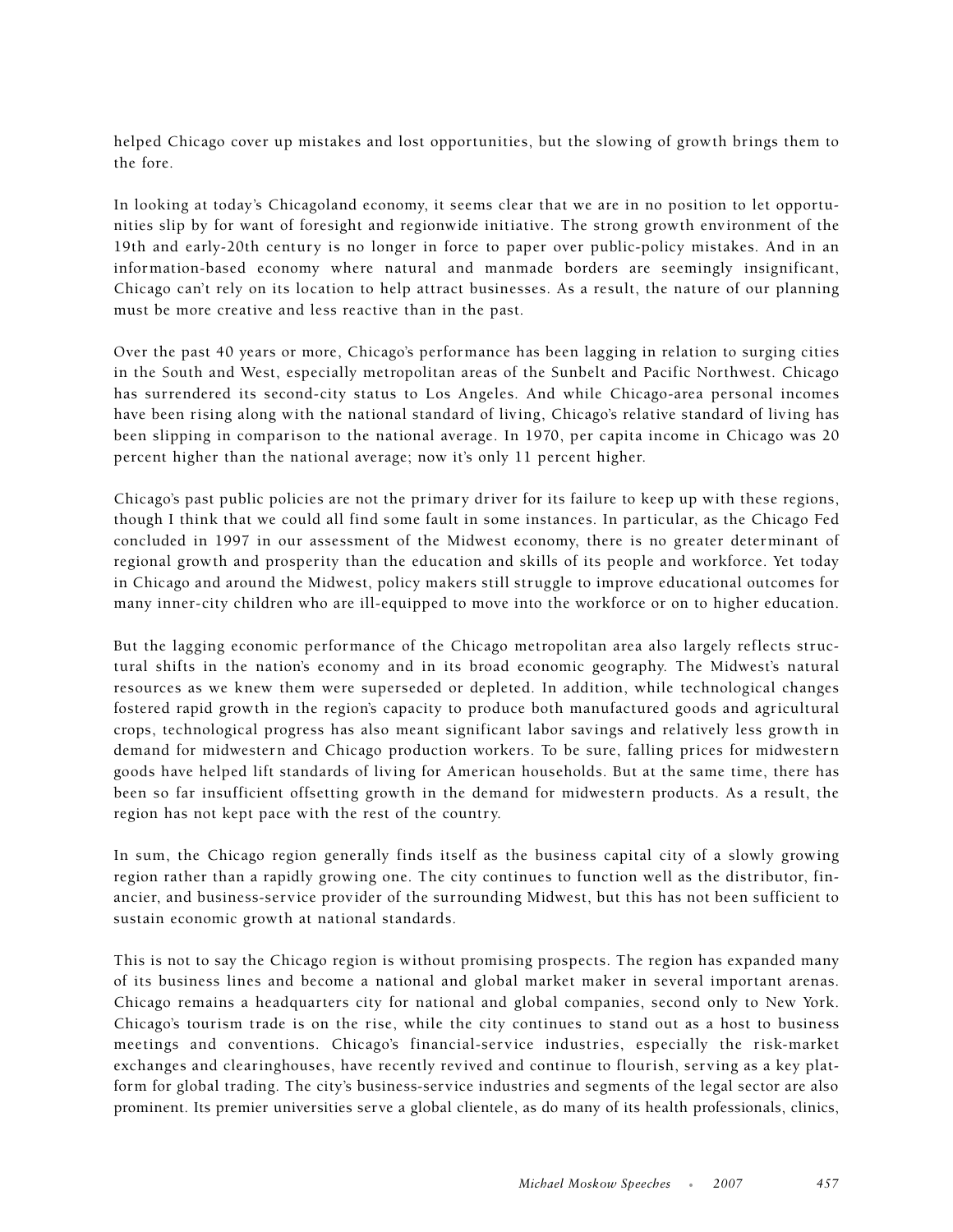and hospitals. Perhaps most importantly, Chicago has crafted a diverse and high-quality environment that has the potential to attract many of the world's most creative and entrepreneurial people.

And so today, although Chicago has experienced upheaval due to technological change and globalization, it also has significant new opportunities. Depending on its own actions, Chicago can either maintain its limited status and growth as the business capital of the Midwest, or it can adapt to the changing economy and further its global importance. In this, Chicago could become the portal that helps revive the surrounding Midwest.

In order to help Chicago reach its full potential as a global and national city, I think it's most important to recognize that Chicago's physical needs have changed. How we live and work requires an everincreasing amount of physical circulation of workers—especially professional and knowledge workers. Skilled workers often find it more productive to continue to commute from home to office to exchange information, despite having the technical ability to work at home with the Internet and personal computers. Such information is often ambiguous, in the sense that it must be interpreted and often creatively advanced through business meetings face-to-face, often in a group setting, and often with rapidly changing groups of people located far and wide. As urban economist Ed Glaeser stated during his recent visit to Chicago, technical advances have only magnified the value of faceto-face communication. In today's information economy and in its advanced information industries, "who we converse with on the Internet are also those who we find we must meet with face-to-face." Accordingly, overland commuting and transport are more important then ever.

As I'm sure you'll recognize, in many sectors such as high technology, the arts, and finance, these meetings may be casual rather than prearranged. This means that the global city that hosts conventions, conferences, and the trendy arts, café or nightlife scene is even more amenable to value-creating ideas.

In this information-rich business environment, as Chicago strives to become a city that functions above or in a league with other global cities, the implications for commodious ground transport and residential access for such opportunities are compelling. Within the metropolitan area, the structure and direction of such workplace trips has changed mightily. Chicago's employment centers have expanded well beyond the Loop and are now widespread. Our transportation system was designed well to move workers from the suburbs to the Loop, but it has been strained as more people find themselves commuting from Naperville to Schaumburg, or leaving their office in Palatine for a meeting in Lake Forest. For the city to work well, it requires key infrastructure such as highways and land-use planning that promotes circulation of people in getting around. Both ground and intercity transportation must be accommodated and eased to facilitate travel for workplace, residential, and recreational wants and needs.

In this, it almost goes without saying that some regionwide planning of infrastructure and land use will be needed for Chicago to reach its potential. To take the case of ground transportation, the metropolitan area's transportation grid functions as a network of interconnected pipes rather than as a set of autonomous parts. A traffic accident or delay on any major artery affects the entire system. While the region's transportation agencies correctly tend to view the Chicago-area transportation grid as an integrated network, local governments sometimes have perspectives that run counter to the needs of the regional transportation grid. A local community may be more interested in providing its residents with easy access to the regional transportation grid than easing egress across its own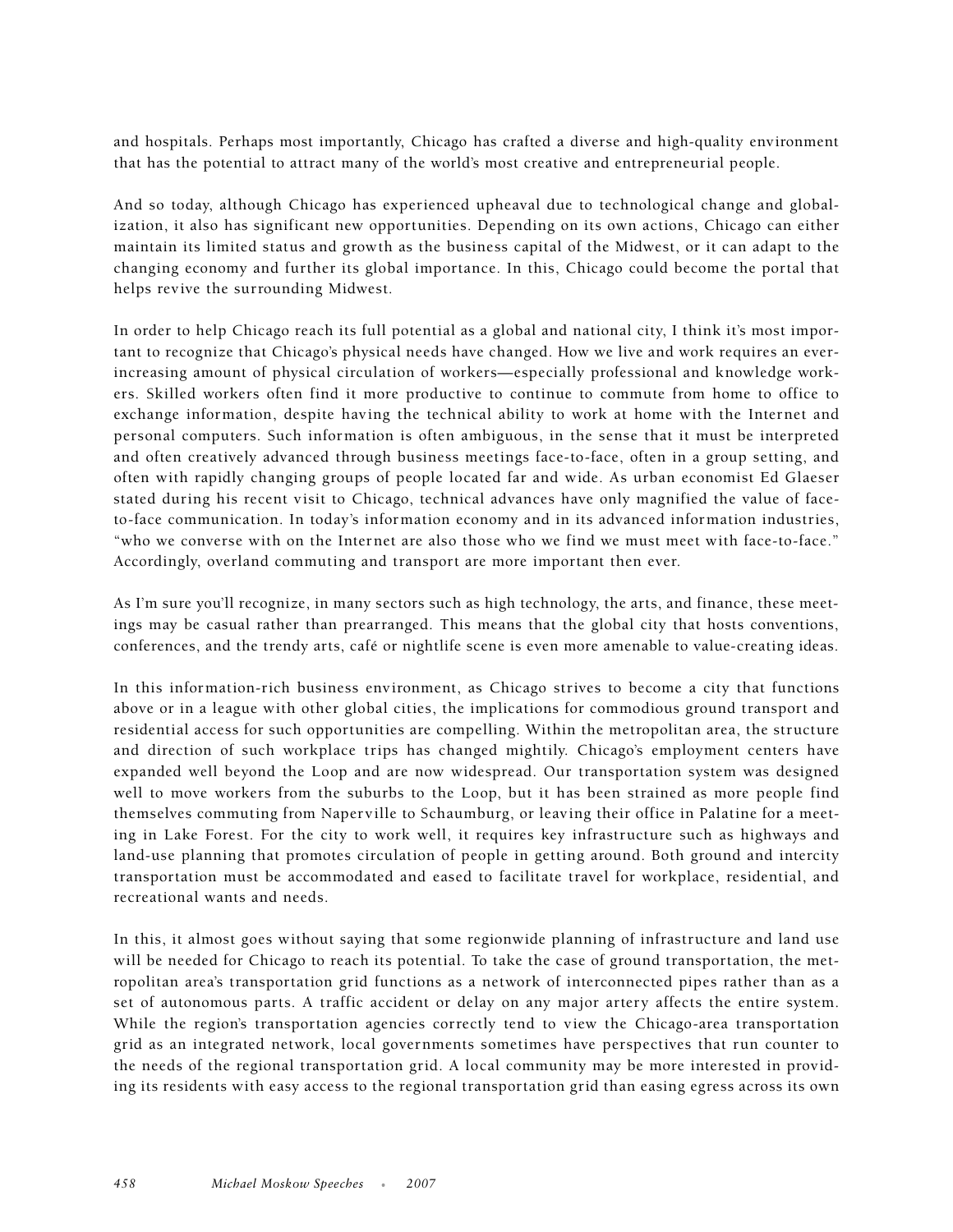community. Many of us like to live on suburban cul-de-sacs, for example. But as we all locate our homes on them, we become flustered as we exit our neighborhoods into gridlock traffic congestion.

So too, overly local land-use decisions for housing can unduly raise living costs. In particular, in their planning and zoning decisions, individual communities sometimes promote the size and type of housing that appears, on the face of it, to maximize local property values. Yet in many instances, local property values and economic growth in the aggregate region can often be enhanced by more-concerted and comprehensive regionwide consideration of access to transportation and jobs. Failure to plan transportation and land use regionwide can impede a critical asset of large cities, the close matching of specialized and skilled workers with the unique labor demands of diverse big-city employers.

But ready access and ample circulation is no less important for the city's less-skilled workforce. For example, high-income communities in the Chicago area sometimes use local land-use authority to exclude or impede higher density, more-affordable housing, often leading to broad sections of the metropolitan area that become overly segmented by income. In turn, this segmentation burdens the lower-income workers who have to make longer commutes, hurts everyone else due to the increased congestion, and increases the difficulty businesses face in attracting and retaining workers. The overall result is relatively slower growth in the regional economy.

Traffic congestion rises along with longer commuting distances, thereby lowering the city's productivity. And as we all know, our auto and bus commuting times have increased significantly in recent years—I know my commute takes 10 to 15 minutes longer than it did when I started at the Chicago Fed in the mid-1990s. By one recent study, the average Chicago commuter spends 58 hours per year stuck in rush-hour delays, up from 42 hours in 1990. As a result of such disconnects between overly local decision making and the broader regional interests, the successful tables in large metropolitan areas are being set through broad discussions of how local land use affects the whole.

But for today's city that aspires to be globally successful, the benefits of maximum circulation of people go beyond timely and low-cost access from home to job. Physical access and contact play a large part in bringing about cultural acceptance and hopefully a productive blending of people and ideas in the commercial arena. In science and in commerce, so often the productive breakthrough and value generation comes about from the synthesis of diverse ideas and fields. Accordingly, large diverse cities such as Chicago are potentially advantaged in generating value-added in commerce. But potential will only give way to success if the region can productively bring about the abundant circulation and contact among its diverse peoples and ideas so that the scope of Chicago's innovation network can grow apace. The new ideas that propel today's economy are often borne of diverse viewpoints and cultures.

While the Chicago economy has been transforming into a more information-based service economy, its planning challenges are sharpened by its having one large foot in its previous form—manufacturing and freight transportation. Both distribution and wholesaling activities remain outsized in the Chicago area. Recently, with heightened global trade from the Pacific Rim to the U.S., Chicago-area freight transportation has grown rapidly and is projected to continue to do so. And so, new opportunities will emerge as the Panama Canal has reached its maximum capacity, potentially channeling more freight overland across the U.S. and through and around the Chicago area.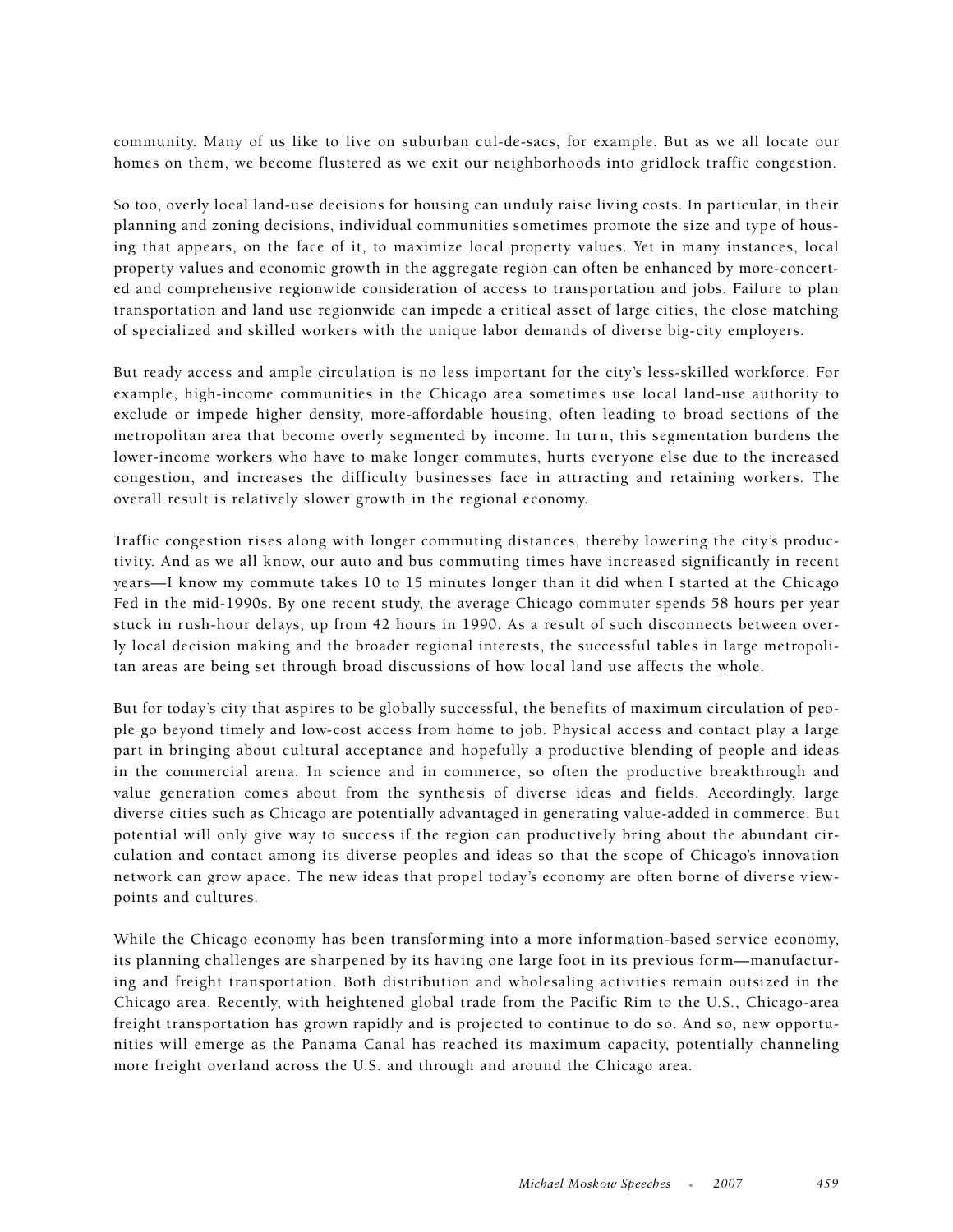Chicago's vast capabilities in this arena generate significant local income in its own right. A recent Metropolis 2020 study reports 37,000 jobs in Chicago's railroad freight industry alone. But in addition, Chicago's highly developed distribution system creates many more opportunities for additional manufacturing and distribution activity in both Chicago and the surrounding Midwest. As Chicago's historical development shows, access to freight often goes hand-in-hand with the ability to assemble and further process the content of that freight.

However, as Chicago's economy shifts toward high-valued service production and away from freightladen manufacturing, the value of Chicago's existing roadways to bring workers to and from their offices is rising in relation to their value for moving goods around and through Chicago. With only limited land and infrastructure, can the region realize the full scope of its opportunities?

Even with some concerted and likely expensive actions to expand and reconfigure infrastructure, there does not appear to be room for all roadway and rail traffic. Building roadway capacity to serve all possible traffic is not an option. To do so would be too expensive in both construction costs and in taking up limited urban land. Yet given its lagging growth opportunities, the region will want to act to maximize its ability to handle as much freight and human traffic as possible. And so, in addition to some expansion of transportation capacity, the region will need to make difficult and judicious decisions on the most critical infrastructure to repair and build. So too, the region will need to engage in more efficient planning on the location of housing and commercial activity in order to economize on overall travel demand.

To be sure, more rational operational and pricing policies, which allocate existing transportation infrastructure, will also need to be adopted. Creative pricing policies that charge freight users for roads and rail can help to more effectively use our limited roadway capacity and allocate it toward its highest-value use. For example, the Illinois State Toll Highway Authority now charges higher road-use fees for trucks during peak traffic times in and around Chicago. At the same time, electronic payment of tolls helps to speed both cars and trucks through highway toll stations, and the CTA / Pace system has also successfully adopted electronic fare cards. Now, if only we could move further along to seamlessly include the Metra rail system in the electronic payments system! And as we do look ahead, to new and expanded payment technologies, we should also be expansive and strategic in our thinking. Because our travel and general purchases are also varied and geographically broad in scope, we do not want to end up with too many plastic cards and transponders in our overcoats and wallets.

In looking for further efficiency improvements in our payments systems, policy makers in the Chicago region should examine a host of models and experiments from around the world that are now pricing highway driving privileges for trucks and cars, often in combination with privatized ownership or operation of transportation infrastructure. The recently proposed federal budget includes grant funding for local experimentation on congestion pricing. Working with Metropolis 2020, the Chicago Fed will be examining ways to use pricing policies through various personal transit technologies at a conference to be held June 12 here in Chicago.

The Chicago metropolitan area is in the process of transforming itself from an industrial metropolis and a regional business service center into a global business capital. In this, Chicago cannot afford to lose its legacy of industry and freight, nor can it afford to take its eyes off its narrow path as an emergent city on the global network of information-intensive service industries. Chicago's perform